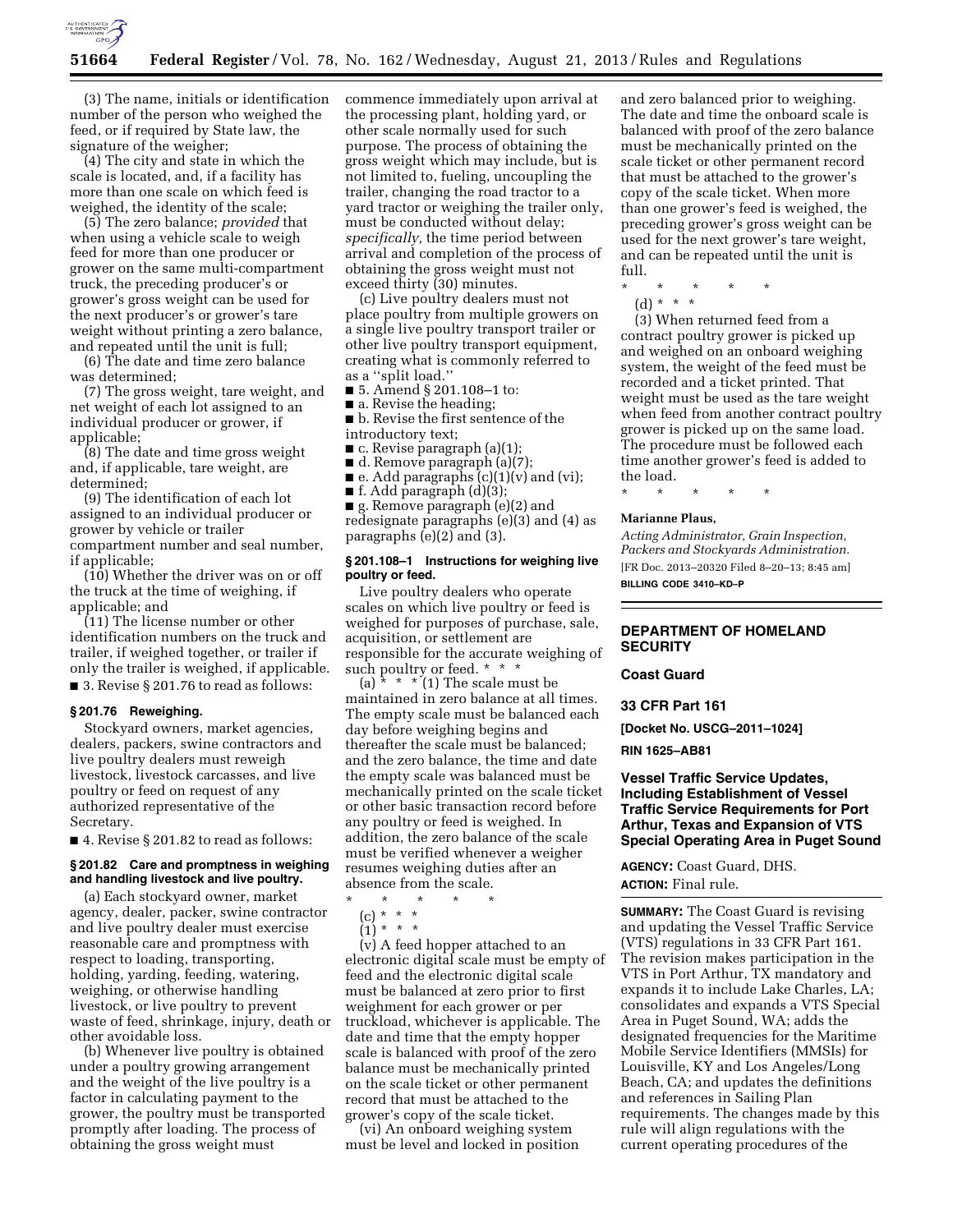VTSs affected, with the benefit of creating regulatory efficiency. **DATES:** This final rule is effective September 20, 2013.

**ADDRESSES:** Comments and material received from the public, as well as documents mentioned in this preamble as being available in the docket, are part of docket USCG–2011–1024 and are available for inspection or copying at the Docket Management Facility (M–30), U.S. Department of Transportation, West Building Ground Floor, Room W12–140, 1200 New Jersey Avenue SE., Washington, DC 20590, between 9 a.m. and 5 p.m., Monday through Friday, except Federal holidays. You may also find this docket on the Internet by going to *[http://www.regulations.gov,](http://www.regulations.gov)* inserting USCG–2011–1024 in the ''Search'' box, and then clicking ''Search.''

**FOR FURTHER INFORMATION CONTACT:** If you have questions on this rule, call or email Mr. Mike Sollosi, Office of Navigation Systems (CG–NAV), Coast Guard; telephone 202–372–1545, email *[Mike.M.Sollosi@uscg.mil.](mailto:Mike.M.Sollosi@uscg.mil)* If you have questions on viewing the docket, call Ms. Barbara Hairston, Program Manager, Docket Operations, telephone 202–366– 9826.

## **SUPPLEMENTARY INFORMATION:**

## **Table of Contents for Preamble**

- I. Abbreviations
- II. Basis and Purpose
- III. Background
- IV. Regulatory History
- V. Discussion of Comments and Changes
- VI. Regulatory Analyses
	- A. Regulatory Planning and Review B. Small Entities
	- C. Assistance for Small Entities
	- D. Collection of Information
	-
	- E. Federalism
	- F. Unfunded Mandates Reform Act
	- G. Taking of Private Property
	- H. Civil Justice Reform
	- I. Protection of Children
	- J. Indian Tribal Governments
	- K. Energy Effects
	- L. Technical Standards
- M. Environment

## **I. Abbreviations**

AIS Automatic Identification System

- FR Federal Register
- MMSI Maritime Mobile Service Identifier
- NDG National Dialogue Group
- NPRM Notice of Proposed Rulemaking PAWSA Port and Waterway Safety Assessment
- PAWSS Port and Waterways Safety System
- PWSA Ports and Waterways Safety Act
- SOLAS International Convention for the Safety of Life at Sea
- U.S.C. United States Code
- SNPRM Supplemental notice of proposed rulemaking
- VMRS Vessel Movement Reporting System VTM Vessel Traffic Management

VTS Vessel Traffic Service

## **II. Basis and Purpose**

This final rule is issued, pursuant to the Ports and Waterways Safety Act (PWSA) (33 U.S.C. 1221 *et seq.*), to establish VTSs in the United States. Title I of the PWSA authorizes the Secretary of Homeland Security (Secretary) to promulgate regulations to establish and maintain VTSs consisting of measures for controlling or supervising vessel traffic to protect the marine environment. As amended by section 4107(a)(1) and (2) of the Oil Pollution Act of 1990 (33 U.S.C. 1223(a)(1) and (2)), the PWSA gives the Secretary the authority to create, operate and expand VTSs and to make participation in the VTS mandatory for appropriate vessels.

This final rule changes VTS Port Arthur from a voluntary compliance system to a mandatory compliance system and also expands the VTS Port Arthur area to include Lake Charles, LA. The Coast Guard decided on this course of action due to the findings of the Port and Waterways Safety Assessments (PAWSAs) that were conducted in Port Arthur, TX in 1999 and in Lake Charles, LA in 2000, which indicated that a VTS is a necessary risk mitigation tool.

Additionally, due to increased vessel traffic in Puget Sound, WA, this final rule modifies and expands the current VTS Special Area to include the waters of Bellingham Bay, western Padilla Bay and the Saddlebag route that is located east of Guemes Island, in the vicinity of Vendovi Island. Those categories of vessels, defined in 33 CFR 161.16 and 161.55, that operate in this single consolidated VTS Special Area will be subject to the VTS Special Area operating requirements of 33 CFR 161.13.

Finally, this rule makes two minor updates to the VTS regulations in 33 CFR 161.12 and 161.19, respectively. The first update adds Marine Mobile Service Identifier (MMSI) numbers for VTSs Los Angeles/Long Beach and Louisville. As described in footnote 1 of Table 161.12(c), an MMSI is a unique nine-digit number assigned to ship stations, ship earth stations, coast stations, coast earth stations, and group calls for use by a digital selective calling (DSC) radio, an INMARSAT ship earth station, or Automatic Identification System (AIS). In short, an MMSI number is essentially a call sign that mariners use to identify those stations. The first update also amends footnote 1 of Table 161.12(c) for the purpose of establishing that the addition of MMSI numbers to VTSs Louisville and Los Angeles-Long Beach does not, through

this rulemaking, impose AIS equipment carriage requirements for vessels operating in those areas for the reasons explained under the ''Regulatory History'' of this preamble. The second update, an edit to Sailing Plan requirements in 33 CFR 161.19, replaces an outdated reference to Dangerous cargo with an updated reference to Certain dangerous cargo, as defined in 33 CFR 160.204.

### **III. Background**

In the late 1990s, the Coast Guard convened a national dialogue group (NDG) comprised of maritime and waterway community stakeholders to identify the needs of waterway users with respect to Vessel Traffic Management (VTM) and VTS systems. Those stakeholders, representing port authorities, pilots, environmental conservationists, the Coast Guard, and all major sectors of the U.S. and foreign flag shipping industry were tasked to identify the information needs of waterway users to help ensure safe passage, help establish a process to identify candidate waterways for VTM improvements and VTS installations, and identify the basic elements of a VTS. The intent of the NDG was to provide the foundation for an approach to VTM that would meet the stakeholders' shared objective of improving vessel traffic safety in U.S. ports and waterways in a technologically sound and cost-effective way.

A major outcome of the NDG was the development of the PAWSA process, which the Coast Guard established to open a dialogue with waterway users and port stakeholders to help identify needed VTM improvements, and to determine candidate VTS waterways. The PAWSA process provides a formal structure for identifying risk factors and evaluating potential mitigation measures. The process requires the participation of experienced waterway users having local expertise in navigation, waterway conditions, and port safety. In addition, the Coast Guard includes non-maritime industry stakeholders in the process to ensure that important environmental, public safety, and economic considerations are given appropriate attention as riskmitigation measures are selected.

The Coast Guard has conducted 47 PAWSA workshops in U.S. ports since 1999, when the PAWSA process was developed, including one in Port Arthur, TX, on September 21–23, 1999, and one in Lake Charles, LA, on April 25–26, 2000. The Port Arthur, TX and Lake Charles, LA PAWSA reports are publicly available on the NAVCEN Web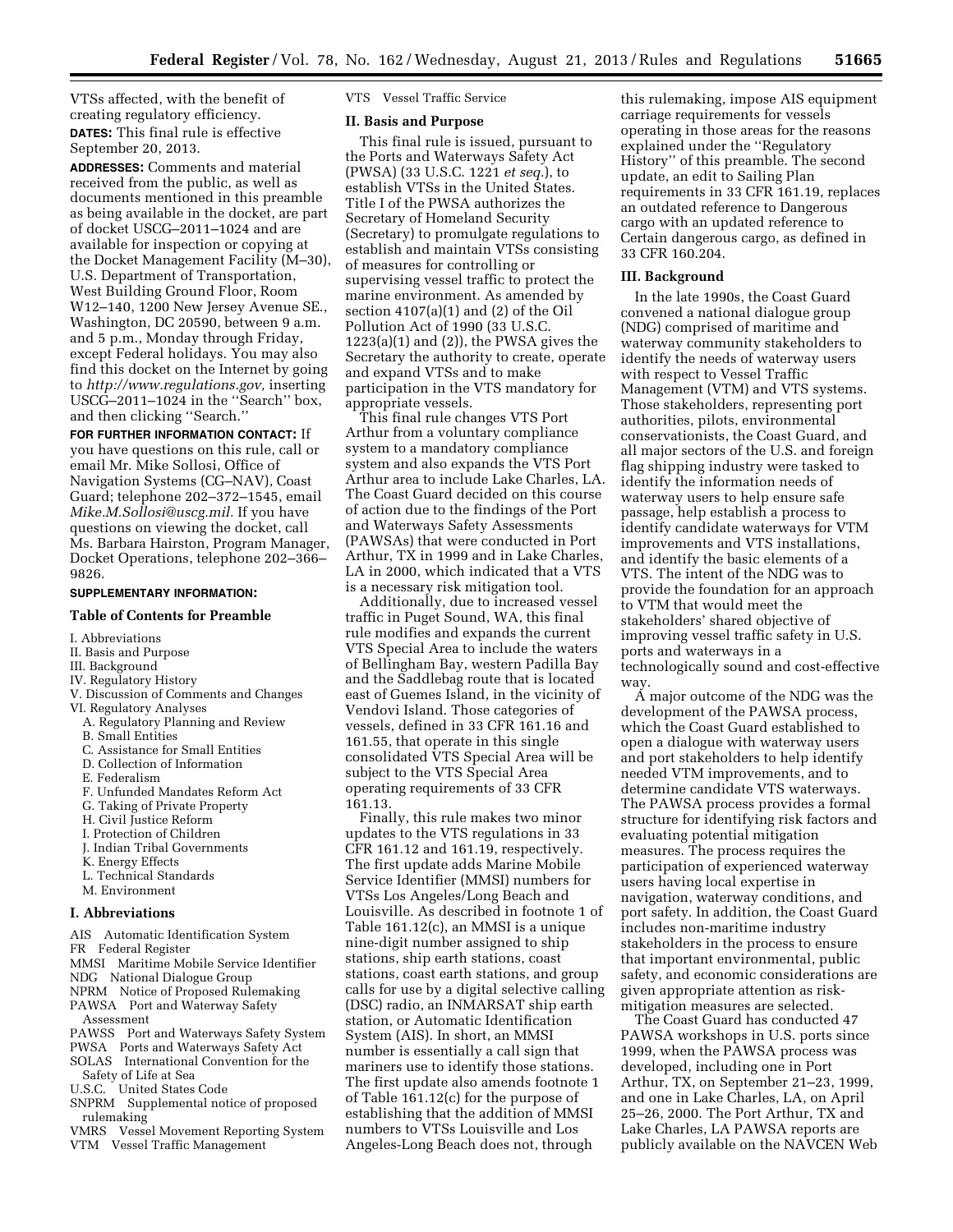site at *[http://www.navcen.uscg.gov/](http://www.navcen.uscg.gov/?pageName=pawsaFinalReports) [?pageName=pawsaFinalReports](http://www.navcen.uscg.gov/?pageName=pawsaFinalReports)* and in the docket for this rulemaking (USCG– 2011–1024). Based on the mitigation recommendations contained in these PAWSA reports, as well as the existence of port infrastructure to support VTS efforts, the Coast Guard determined that Port Arthur, TX and Lake Charles, LA have a valid need for a Coast Guardoperated VTS.

As a result of the Port Arthur PAWSA workshop, which determined that a VTS would provide the greatest potential to mitigate risk in the port, the Coast Guard added Port Arthur to the Port and Waterways Safety System (PAWSS) acquisition project. The PAWSS project's goal was to install a computerbased VTM system in VTS ports. Installation of the VTS system in Port Arthur, TX began in 2004 and finished in February 2006.

Although this rule changes VTS Port Arthur from a voluntary system to a mandatory compliance system for vessels transiting VTS Port Arthur, it does not alter vessel operations nor impose new costs on industry or the Coast Guard because, under 33 CFR 164.46(a)(3), all vessels which would be affected by changing VTS Port Arthur to a mandatory VTS system are already required to be equipped with AIS. Because AIS carriage requirements are the sole cost item for vessels to comply with VTS requirements; have been in force since December 31, 2004; and currently include the VTS Port Arthur area under Table 161.12(c) in 33 CFR 161.12; we have determined that changing VTS Port Arthur to a mandatory VTS will not alter current vessel operations or impose new costs on either the industry or the Coast Guard. This final rule also expands the currently voluntary VTS Port Arthur area to include Lake Charles, LA. The 2000 Lake Charles PAWSA study supported the establishment of a VTS in Lake Charles, LA. Coast Guard data pertaining to commercial vessel activities indicate that commercial vessels that transit the expansion area of Lake Charles, LA also satisfy the AIS carriage requirements established under 33 CFR 164.46(a)(3).

In addition to making participation in VTS Port Arthur mandatory, this final rule consolidates and expands the two VTS Special Areas in Puget Sound, WA. A VTS Special Area is defined in 33 CFR 161.2 as ''a waterway within a VTS area in which special operating requirements apply.'' The Coast Guard typically institutes a VTS Special Area when geographic or other conditions, such as a concentration of vessels or vessels carrying particularly hazardous

cargoes, make a portion of the waterway an inherently dangerous navigational area.

When the federal regulations for vessel traffic services were first implemented in 1994 (59 FR 36316, July 15, 1994), the Coast Guard instituted two VTS Special Areas within VTS Puget Sound. These VTS Special Areas serve to avoid having large vessels impeding, meeting, overtaking or crossing each other in the constricted waters between the San Juan Islands in Puget Sound, WA. In addition to the two existing VTS Special Areas in Puget Sound, special operating requirements have traditionally been issued in the expansion area by VTS Puget Sound due to the relatively restricted nature of these waters. This final rule incorporates the waters of the two existing VTS Special Areas and the waters currently covered by these special operating requirements into a single consolidated VTS Special Area. Because this final rule consolidates existing vessel operating procedures within VTS Puget Sound, the Coast Guard does not anticipate that the expansion of this VTS Special Area will alter current vessel operations or impose new regulatory costs on industry. The consolidation simplifies compliance with these traffic management requirements by consolidating them into one.

### **IV. Regulatory History**

On September 10, 2012, the Coast Guard published a notice of proposed rulemaking (NPRM) in the **Federal Register** entitled, ''Vessel Traffic Service Updates, Including Establishment of Vessel Traffic Service Requirements for Port Arthur, Texas and Expansion of VTS Special Operating Area in Puget Sound'' (77 FR 55439). The Coast Guard followed the publication of the NPRM with a correction on October 18, 2012 with the same title (77 FR 64076). In the correction, we explained that because adding MMSI designations to VTS Louisville and VTS Los Angeles-Long Beach would prematurely<sup>1</sup> impose AIS equipment costs for owners and operators of the vessel types identified in 33 CFR 164.46(a)(3), the Coast Guard was issuing a correction in order to remove AIS carriage equipment requirements for vessels operating in those two Vessel Traffic Service (VTS) areas. AIS carriage equipment requirements are set forth in §§ 161.21

and 164.46 of this subchapter and generally apply in those areas denoted with an MMSI number. However, because we did not intend to impose AIS carriage requirements through this rulemaking for VTS Louisville and VTS Los Angeles/Long Beach, we amended footnote 1 of Table 161.12(c) to specifically remove AIS requirements for vessels operating in those VTS areas. We received no comments on the NPRM or on the correction. No public meeting was requested and none was held.

## **V. Discussion of Comments and Changes**

We did not receive any comments or requests for a public meeting during the NPRM's 90-day comment period that ended on December 10, 2012. After publication of the NPRM, we noticed that the coordinates of the monitoring areas printed in regulations at Table 161.12(c), and §§ 161.55 and 161.70 are formatted inconsistently. In this final rule, therefore, we are reformatting the coordinates contained in Table 161.12(c) and §§ 161.55 and 161.70 so that all coordinates are consistently represented in a format that includes ''degree-minute-decimal.'' Additionally, we are reformatting an entry in Table 161.12(c) specific to the St. Mary's River for greater clarity. This reformatting does not alter the location or position of the monitoring area specific to the St. Mary's River. As an example to show this, we have uploaded a chart of the St. Mary's River from De Tour Passage to Munuscong Lake to the public docket. Because none of the changes to the coordinates in Table 161.12(c) and §§ 161.55 and 161.70 alter the location or position of any of the monitoring areas set forth in regulation, the changes are not substantive. A supplemental notice of proposed rulemaking (SNPRM) is, therefore, unnecessary and would delay completion of this rulemaking. Thus, we find good cause under 5 U.S.C. 552(b)(B) to proceed with publication of this final rule without an SNPRM. Other than these formatting corrections to the coordinates listed in the monitoring areas under Table 161.12(c) and §§ 161.55 and 161.70, no changes to the rule have been made and the text of the final rule is the same as the text in the NPRM and in the correction to the NPRM. For a complete discussion of the rule, please see the discussion included in the NPRM at 77 FR 55439.

#### **VI. Regulatory Analyses**

We developed this rule after considering numerous statutes and executive orders related to rulemaking. Below we summarize our analyses

<sup>1</sup>On December 16, 2008, the Coast Guard published a NPRM entitled Vessel Requirements for Notices of Arrival and Departure, and Automatic Identification System. In this NPRM, the Coast Guard proposes to expand AIS applicability to all U.S. navigable waters. (73 FR 76295).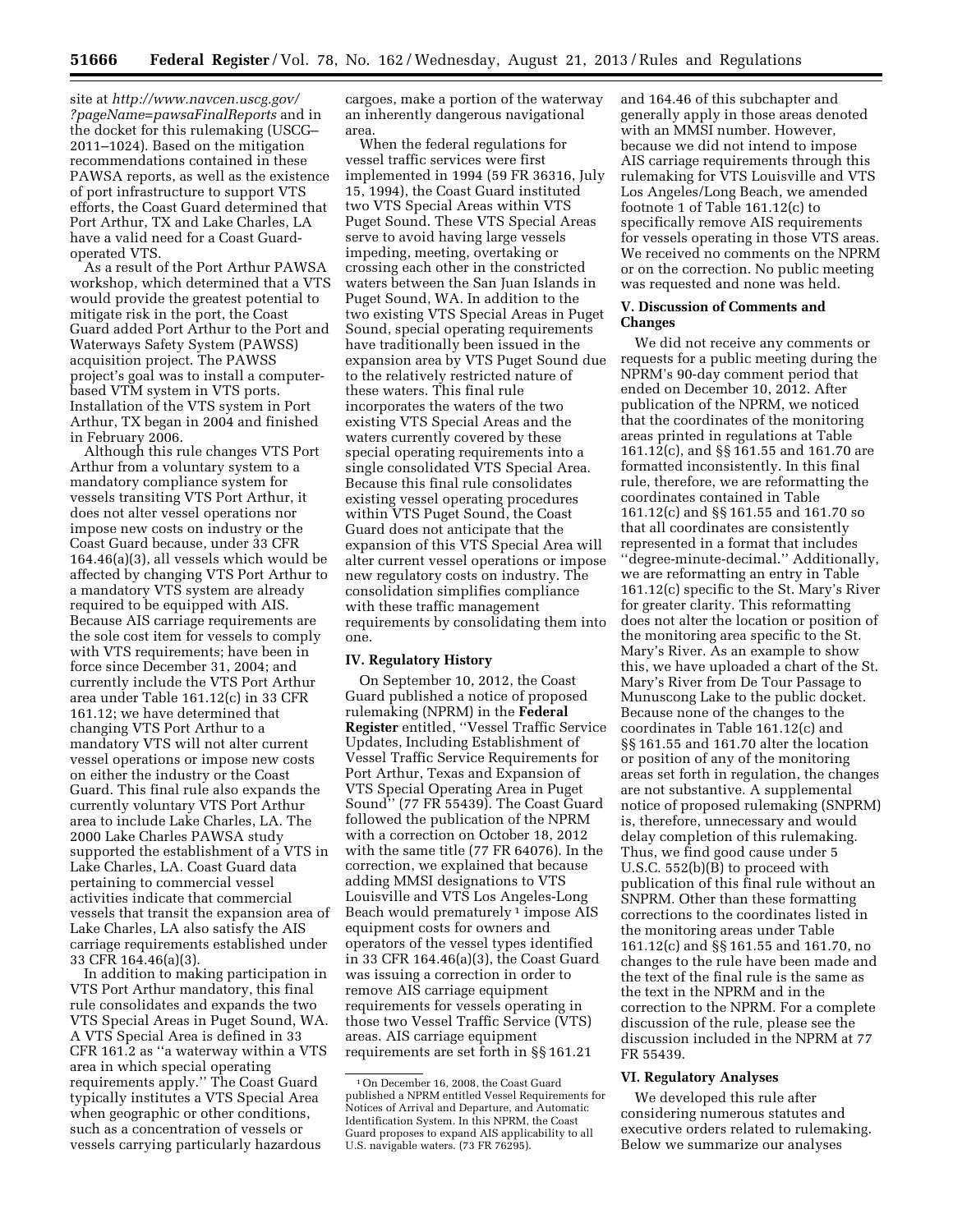based on several of these statutes or executive orders.

### *A. Regulatory Planning and Review*

Executive Orders 12866 (''Regulatory Planning and Review'') and 13563 (''Improving Regulation and Regulatory Review'') direct agencies to assess the costs and benefits of available regulatory alternatives and, if regulation is necessary, to select regulatory approaches that maximize net benefits (including potential economic, environmental, public health and safety effects, distributive impacts, and equity). Executive Order 13563 emphasizes the importance of quantifying both costs and benefits, of reducing costs, of harmonizing rules, and of promoting flexibility. This final

rule has not been designated a ''significant regulatory action'' under section 3(f) of Executive Order 12866. Accordingly, the final rule has not been reviewed by the Office of Management and Budget.

We received no public comments, additional information, or data that would alter our assessment of the NPRM. Therefore, we adopt the Preliminary Regulatory Analysis for the NPRM as final. A summary of the analysis follows:

This final rule establishes mandatory participation for the VTS area in Port Arthur, TX, and includes Lake Charles, LA as part of this VTS area. This rule also consolidates and expands the VTS Special Areas in the area of Puget Sound, WA to include Bellingham

Channel, western Padilla Bay and the Saddlebag route east of Guemes Island.

The VTS in Port Arthur, TX was installed in 2004 and became fully operational in February 2006. Currently VTS Port Arthur operates as a voluntary system. This rule makes participation in the VTS mandatory for all vessels that are required to carry AIS equipment.

Because AIS carriage is required by regulation under 33 CFR 164.46 for commercial vessels, including those vessels that would be affected by this rule, we expect that there would not be additional costs to either industry or government resulting from this rule. A list of the categories of commercial vessels and the dates of compliance for AIS carriage are shown in Table 1.

### TABLE 1—COMMERCIAL VESSELS: AIS CARRIAGE REQUIREMENTS

| Class of vessel                                                                                                                                                                             | AIS currently required                                                           | Compliance date    |
|---------------------------------------------------------------------------------------------------------------------------------------------------------------------------------------------|----------------------------------------------------------------------------------|--------------------|
| Self-propelled vessels 65 feet or more in length in commercial service and on<br>an international voyage (excludes passenger and fishing vessels).                                          |                                                                                  | December 31, 2004. |
| Passenger vessels of 150 gross tons or more on an international voyage                                                                                                                      |                                                                                  | July 1, 2003.      |
|                                                                                                                                                                                             |                                                                                  | July 1, 2003.      |
| Vessels of 50,000 gross tons or more, other than tankers or passenger ships,<br>on international voyages.                                                                                   |                                                                                  | July 1, 2004.      |
| Vessels of 300 gross tons or more but less than 50,000 gross tons, other than<br>tankers or passenger ships, on international voyages.                                                      |                                                                                  | December 31, 2004. |
| Self-propelled vessels of 65 feet or more in length in commercial service (ex-<br>cludes fishing vessels and passenger vessels certificated to carry less than<br>151 passengers for hire). | Yes, when operating in a VTS or Ves-<br>sel Movement Reporting System<br>(VMRS). | December 31, 2004. |
| Towing vessels of 26 feet or more in length and more than 600 horsepower in<br>commercial service.                                                                                          | Yes, when operating in a VTS or<br>VMRS.                                         | December 31, 2004. |
| Passenger vessels certificated to carry more than 150 passengers for hire                                                                                                                   | Yes, when operating in a VTS or<br>VMRS.                                         | December 31, 2004. |
|                                                                                                                                                                                             | No.                                                                              |                    |

The principal benefits of changing VTS participation from voluntary to mandatory will be to codify current practices and to provide VTS Port Arthur with full VTS authorities to direct and manage traffic.

The final rule also consolidates and slightly expands the current VTS Special Area in the VTS Puget Sound area. This rule expands the zone in which VTS personnel control entry into and movement within the Special Area. VTS Puget Sound has imposed operating conditions in this consolidated VTS Special Area since the VTS national regulations were established in 1994. The final rule simply codifies into regulation the current practices already in place in the consolidated VTS Special Area and will not result in additional requirements for vessels.

Due to the constricted waters within the San Juan Islands, special operating requirements have been instituted since the VTS national regulations were first implemented in 1994 to avoid the risk

of large vessels meeting, overtaking or crossing in this area. VTS Puget Sound has consistently issued measures or directions to enhance navigation and vessel safety by imposing special operating requirements for all vessels operating in Bellingham Channel, western Padilla Bay, and the Saddlebag route east of Guemes Island and in the vicinity of Vendovi Island due to the relatively restricted nature of these waters. Therefore, we do not expect that the expansion of this VTS Special Area will alter vessel operations.

Other minor administrative changes include updating the table in 33 CFR 161.12(c) to include the MMSI numbers for VTS Los Angeles/Long Beach and VTS Louisville. Updating the table to add these MMSI numbers will not result in any costs for vessel owners or operators, because this final rule revises Note 1 to Table 161.12(c) to specifically exclude users of VTS Louisville and VTS Los Angeles/Long Beach from AIS carriage equipment requirements. This final rule also amends 33 CFR 161.19(f)

by changing the reference from ''Dangerous cargo . . . as defined in 33 CFR 160.203'' to ''Certain dangerous cargo . . . as defined in 33 CFR 160.204.'' The final rule also removes the references to §§ 160.211 and 160.213 because these sections no longer exist in the CFR. We expect these administrative changes to result in no additional costs to the public or industry.

## *B. Small Entities*

Under the Regulatory Flexibility Act (5 U.S.C. 601–612), we have considered whether this rule would have a significant economic impact on a substantial number of small entities. The term ''small entities'' comprises small businesses, not-for-profit organizations that are independently owned and operated and are not dominant in their fields, and governmental jurisdictions with populations of less than 50,000.

The AIS carriage requirements were implemented by a prior regulation in 33 CFR 164.46, and all vessels which will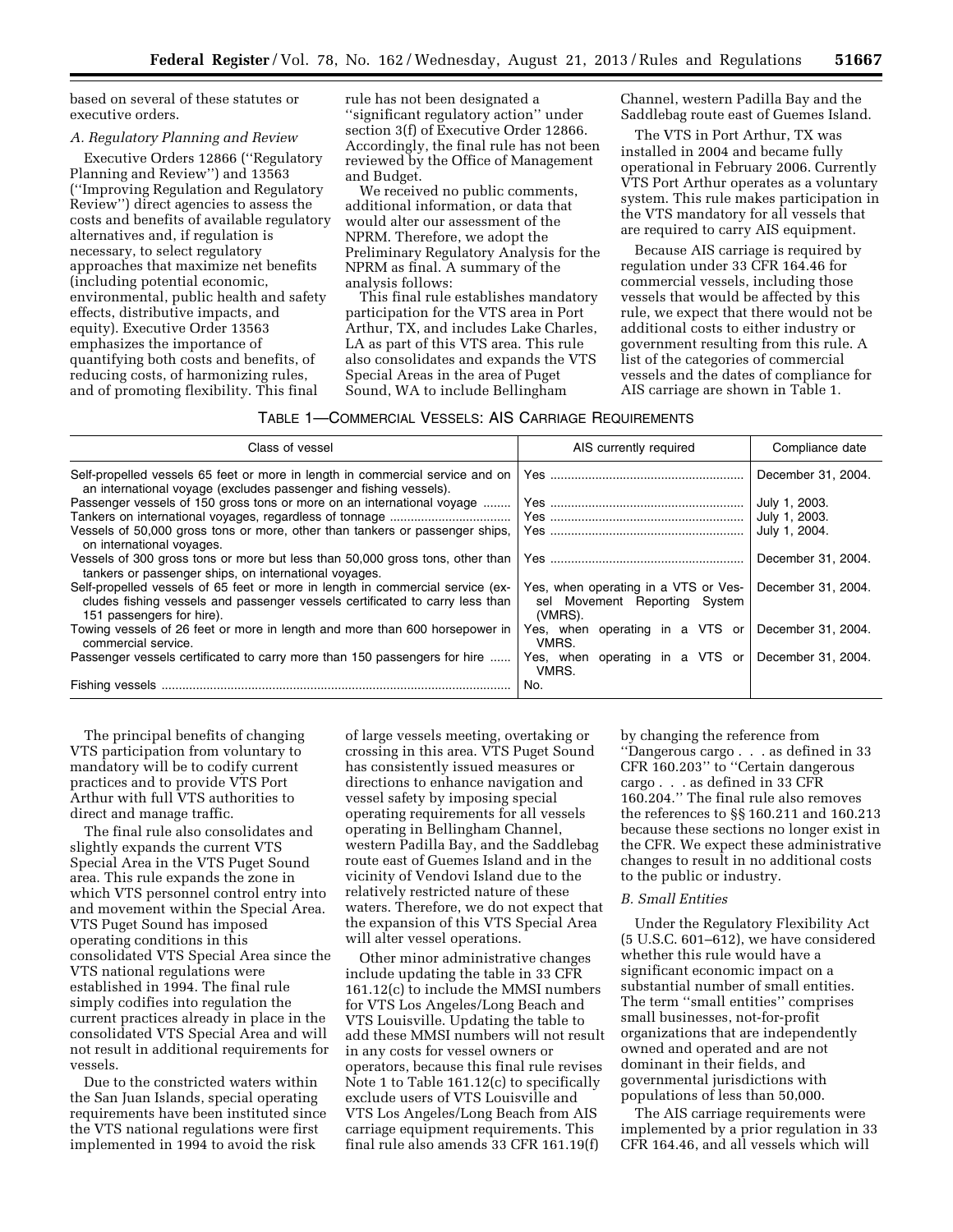be required to participate in the VTS are currently equipped to follow the regulations of their individual VTS areas. In addition, the consolidation and slight expansion of the VTS Special Area in Puget Sound, WA merely codifies current operational practices, and will result in no additional equipment requirements. As a result, we expect that this final rule will not impose additional costs on vessel owners and operators transiting within the VTS areas of either Port Arthur, TX or Puget Sound, WA.

Therefore, the Coast Guard certifies under 5 U.S.C. 605(b) that this final rule will not have a significant economic impact on a substantial number of small entities.

#### *C. Assistance for Small Entities*

Under section 213(a) of the Small Business Regulatory Enforcement Fairness Act of 1996 (Pub. L. 104–121), we offered to assist small entities in understanding the rule so that they could better evaluate its effects on them and participate in the rulemaking. The Coast Guard will not retaliate against small entities that question or complain about this rule or any policy or action of the Coast Guard.

Small businesses may send comments on the actions of Federal employees who enforce, or otherwise determine compliance with, Federal regulations to the Small Business and Agriculture Regulatory Enforcement Ombudsman and the Regional Small Business Regulatory Fairness Boards. The Ombudsman evaluates these actions annually and rates each agency's responsiveness to small business. If you wish to comment on actions by employees of the Coast Guard, call 1– 888–REG–FAIR (1–888–734–3247).

## *D. Collection of Information*

This rule calls for no new collection of information under the Paperwork Reduction Act of 1995 (44 U.S.C. 3501– 3520). Vessels affected by this rule will already be covered under OMB collection of information 1625–0112.

### *E. Federalism*

A rule has implications for federalism under Executive Order 13132, Federalism, if it has a substantial direct effect on the States, on the relationship between the national government and the States, or on the distribution of power and responsibilities among the various levels of government. We have analyzed this rule under that Order and have determined that it is consistent with the fundamental federalism principles and preemption requirements described in the Executive Order. Our analysis follows.

Title I of the Ports and Waterways Safety Act (PWSA) (33 U.S.C. 1221 *et seq.*) authorizes the Secretary to issue regulations to establish and maintain vessel traffic services consisting of measures for controlling or supervising vessel traffic to protect the marine environment. By enacting the PWSA in 1972, Congress declared that advance planning and consultation with the affected States and other stakeholders is necessary when developing measures for the control or supervision of vessel traffic or for protecting navigation or the marine environment. Throughout the development of each of the subject VTSs the Coast Guard has consulted with the pertinent State and/or local government entities as well as the affected pilots' associations, vessel operators, VTS users, and all affected stakeholders, using Port and Waterways Safety Assessments. This interaction is more fully described elsewhere in this document.

The Coast Guard has determined, after considering the factors developed by the Supreme Court in the consolidated cases of *United States* v. *Locke and Intertanko* v. *Locke,* 529 U.S. 89, 120 S.Ct. 1135 (March 6, 2000), that by enacting Chapter 25 of the PWSA, Congress intended to preempt the field of vessel traffic services in United States ports and waterways. Therefore, the regulations in this rulemaking have preemptive impact over any State laws or regulations that may be enacted on the same subject matter. The preemptive impact of this final rule is codified in 33 CFR 161.6.

While it is well settled that States may not regulate in categories in which Congress intended the Coast Guard to be the sole source of a vessel's obligations, the Coast Guard recognizes the key role that State and local governments may have in making regulatory determinations. Additionally, Sections 4 and 6 of Executive Order 13132 require that for any rules with preemptive effect, the Coast Guard will provide elected officials of affected State and local governments and their representative national organizations, notice and opportunity for appropriate participation in any rulemaking proceedings, and to consult with such officials early in the rulemaking process.

The Coast Guard invited affected State and local governments and their representative national organizations to indicate their desire for participation and consultation in this rulemaking process by submitting comments. We received no comments.

#### *F. Unfunded Mandates Reform Act*

The Unfunded Mandates Reform Act of 1995 (2 U.S.C. 1531–1538) requires Federal agencies to assess the effects of their discretionary regulatory actions. In particular, the Act addresses actions that may result in the expenditure by a State, local, or tribal government, in the aggregate, or by the private sector of \$100,000,000 (adjusted for inflation) or more in any one year. Though this rule will not result in such an expenditure, we do discuss the effects of this rule elsewhere in this preamble.

### *G. Taking of Private Property*

This rule will not cause a taking of private property or otherwise have taking implications under Executive Order 12630, Governmental Actions and Interference with Constitutionally Protected Property Rights.

#### *H. Civil Justice Reform*

This rule meets applicable standards in sections 3(a) and 3(b)(2) of Executive Order 12988, Civil Justice Reform, to minimize litigation, eliminate ambiguity, and reduce burden.

## *I. Protection of Children*

We have analyzed this rule under Executive Order 13045, Protection of Children from Environmental Health Risks and Safety Risks. This rule is not an economically significant rule and does not create an environmental risk to health or risk to safety that may disproportionately affect children.

### *J. Indian Tribal Governments*

This rule does not have tribal implications under Executive Order 13175, Consultation and Coordination with Indian Tribal Governments, because it does not have a substantial direct effect on one or more Indian tribes, on the relationship between the Federal Government and Indian tribes, or on the distribution of power and responsibilities between the Federal Government and Indian tribes.

### *K. Energy Effects*

We have analyzed this rule under Executive Order 13211, Actions Concerning Regulations That Significantly Affect Energy Supply, Distribution, or Use. We have determined that it is not a ''significant energy action'' under that order because it is not a ''significant regulatory action'' under Executive Order 12866 and is not likely to have a significant adverse effect on the supply, distribution, or use of energy.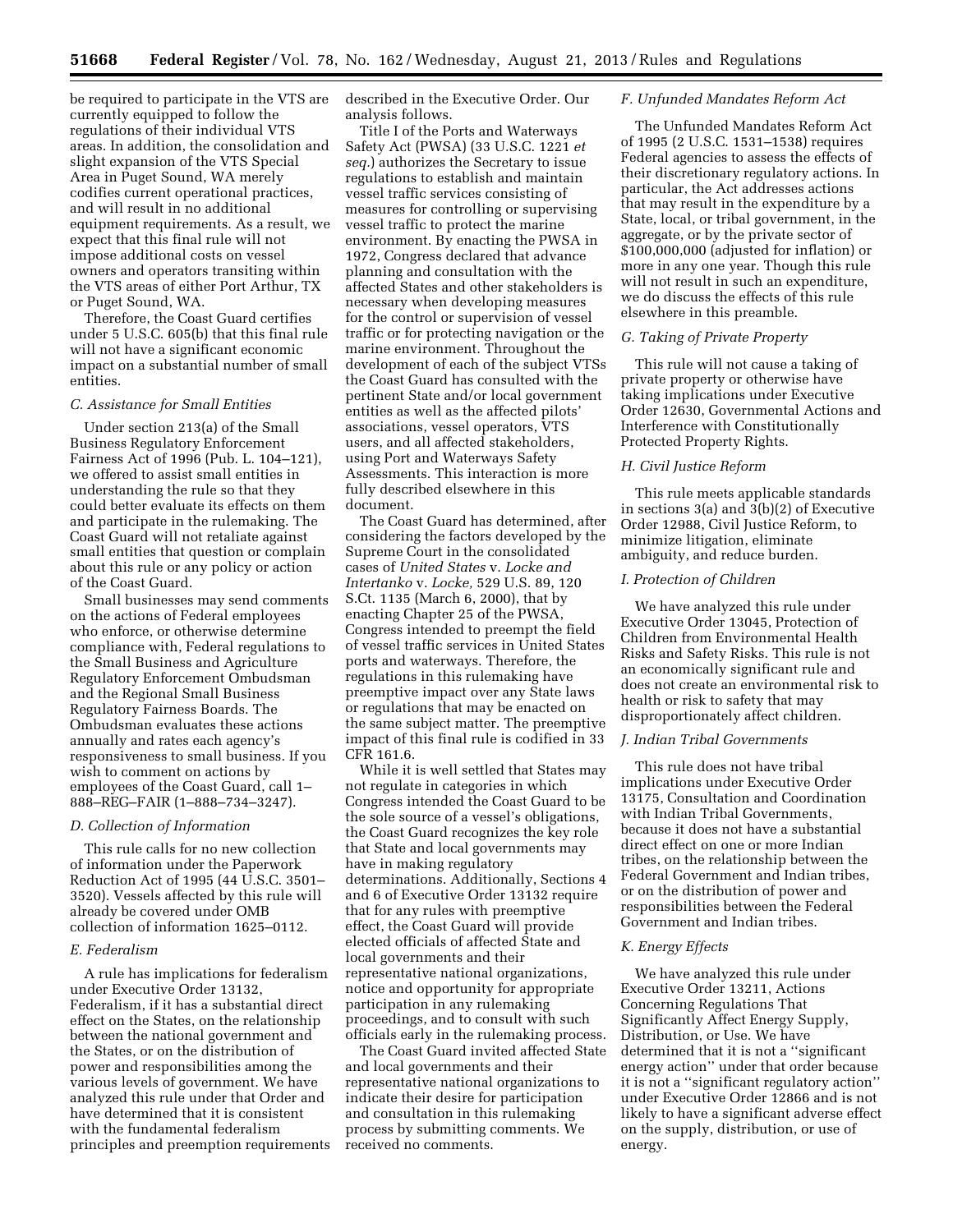## *L. Technical Standards*

The National Technology Transfer and Advancement Act (15 U.S.C. 272 note) directs agencies to use voluntary consensus standards in their regulatory activities unless the agency provides Congress, through the Office of Management and Budget, with an explanation of why using these standards would be inconsistent with applicable law or otherwise impractical. Voluntary consensus standards are technical standards (e.g., specifications of materials, performance, design, or operation; test methods; sampling procedures; and related management systems practices) that are developed or adopted by voluntary consensus standards bodies.

This rule does not use technical standards. Therefore, we did not consider the use of voluntary consensus standards.

## *M. Environment*

We have analyzed this rule under Department of Homeland Security Management Directive 023–01 and Commandant Instruction M16475.lD, which guide the Coast Guard in complying with the National Environmental Policy Act of 1969 (42 U.S.C. 4321–4370f), and have concluded that this action is one of a category of actions which do not individually or cumulatively have a significant effect on the human environment. This rule is categorically excluded under section 2.B.2, figure 2–1, paragraphs (34)(a) and (i) of the Instruction. This rule involves administrative changes, changing regulations in aid of navigation, and updating vessel traffic services. An environmental analysis checklist and a categorical exclusion determination are available in the docket where indicated under **ADDRESSES**.

#### **List of Subjects in 33 CFR Part 161**

Harbors, Navigation (water), Reporting and recordkeeping requirements, Vessels, Waterways.

For the reasons discussed in the preamble, the Coast Guard amends 33 CFR part 161 as follows:

## **PART 161—VESSEL TRAFFIC MANAGEMENT**

■ 1. The authority citation for part 161 continues to read as follows:

**Authority:** 33 U.S.C. 1223, 1231; 46 U.S.C. 70114, 70119; Pub. L. 107–295, 116 Stat. 2064; Department of Homeland Security Delegation No. 0170.1.

■ 2. In § 161.12, revise Table 161.12(c) to read as follows:

**§ 161.12 Vessel operating requirements.** 

\* \* \* \* \*

| Center MMSI <sup>1</sup><br>Call Sign                      | Designated frequency<br>(Channel designation)-<br>purpose <sup>2</sup>       | Monitoring Area <sup>34</sup>                                                                                                                                                                                                                                                                                                                                                                                                                                                                                                                                                                                                                                                                                                    |
|------------------------------------------------------------|------------------------------------------------------------------------------|----------------------------------------------------------------------------------------------------------------------------------------------------------------------------------------------------------------------------------------------------------------------------------------------------------------------------------------------------------------------------------------------------------------------------------------------------------------------------------------------------------------------------------------------------------------------------------------------------------------------------------------------------------------------------------------------------------------------------------|
| Berwick Bay-003669950:<br>Berwick Traffic                  | 156.550 MHz (Ch. 11)                                                         | The waters south of $29^{\circ}45.00'$ N., west of $91^{\circ}10.00'$ W., north of $29^{\circ}37.00'$<br>N., and east of 91°18.00' W.                                                                                                                                                                                                                                                                                                                                                                                                                                                                                                                                                                                            |
| Buzzards Bay:                                              |                                                                              | The waters east and north of a line drawn from the southern tangent of<br>Sakonnet Point, Rhode Island, in approximate position latitude 41°27.20'<br>N., longitude 70°11.70' W., to the Buzzards Bay Entrance Light in ap-<br>proximate position latitude 41°23.50' N., longitude 71°02.00' W., and then<br>to the southwestern tangent of Cuttyhunk Island, Massachusetts, at ap-<br>proximate position latitude 41°24.60' N., longitude 70°57.00' W., and in-<br>cluding all of the Cape Cod Canal to its eastern entrance, except that the<br>area of New Bedford harbor within the confines (north of) the hurricane<br>barrier, and the passages through the Elizabeth Islands, is not considered<br>to be "Buzzards Bay". |
| Houston-Galveston-003669954                                |                                                                              | The navigable waters north of 29°00.00' N., west of 94°20.00' W., south of<br>29°49.00' N., and east of 95°20.00' W.                                                                                                                                                                                                                                                                                                                                                                                                                                                                                                                                                                                                             |
| Houston Traffic                                            | 156.550 MHz (Ch. 11)<br>156.250 MHz (Ch. 5A).<br>-For Sailing Plans<br>only. | The navigable waters north of a line extending due west from the southern-<br>most end of Exxon Dock #1 (20°43.37' N., 95°01.27' W.).                                                                                                                                                                                                                                                                                                                                                                                                                                                                                                                                                                                            |
|                                                            | 156.600 MHz (Ch. 12)<br>156.250 MHz (Ch. 5A).<br>-For Sailing Plans<br>only. | The navigable waters south of a line extending due west from the southern-<br>most end of Exxon Dock #1 (29°43.37' N., 95°01.27' W.).                                                                                                                                                                                                                                                                                                                                                                                                                                                                                                                                                                                            |
| Los Angeles-Long Beach-03660465:<br>San Pedro Traffic      | 156.700 MHz (Ch. 14)                                                         | Vessel Movement Reporting System Area: The navigable waters within a<br>25 nautical mile radius of Point Fermin Light (33°42.30' N., 118°17.60'<br>W.).                                                                                                                                                                                                                                                                                                                                                                                                                                                                                                                                                                          |
| Louisville-003669732:                                      | 156.650 MHz (Ch. 13)                                                         | The waters of the Ohio River between McAlpine Locks (Mile 606) and<br>Twelve Mile Island (Mile 593), only when the McAlpine upper pool gauge<br>is at approximately 13.0 feet or above.                                                                                                                                                                                                                                                                                                                                                                                                                                                                                                                                          |
| Lower Mississippi River-0036699952:<br>New Orleans Traffic | 156.550 MHz (Ch. 11)                                                         | The navigable waters of the Lower Mississippi River below 29°55.30' N.,<br>89°55.60' W. (Saxonholm Light) at 86.0 miles Above Head of Passes<br>(AHP), extending down river to Southwest Pass, and, within a 12 nautical<br>mile radius around 28°54.30' N., 89°25.70' W. (Southwest Pass Entrance                                                                                                                                                                                                                                                                                                                                                                                                                               |
| New Orleans Traffic                                        | 156,600 MHz<br>(Ch. 12)                                                      | Light) at 20.1 miles Below Head of Passes.<br>The navigable waters of the Lower Mississippi River bounded on the north<br>by a line drawn perpendicular on the river at 29°55.50' N., 90°12.77' W.<br>(Upper Twelve Mile Point) at 109.0 miles AHP and on the south by a line<br>drawn perpendicularly at 29°55.30' N., 89°55.60' W. (Saxonholm Light) at<br>86.0 miles AHP.                                                                                                                                                                                                                                                                                                                                                     |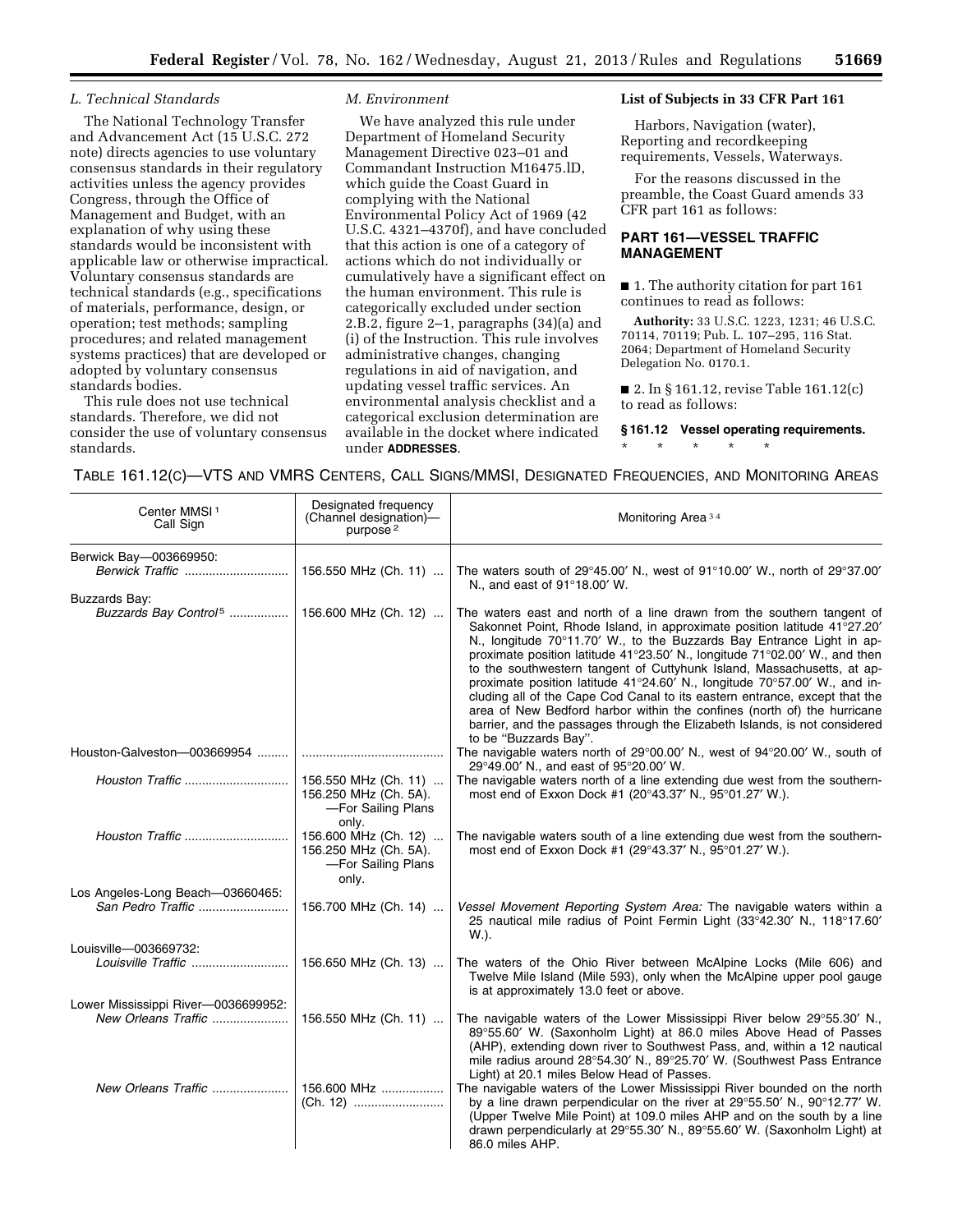$\equiv$ 

# TABLE 161.12(C)—VTS AND VMRS CENTERS, CALL SIGNS/MMSI, DESIGNATED FREQUENCIES, AND MONITORING AREAS—Continued

▀

| Center MMSI <sup>1</sup><br>Call Sign   | Designated frequency<br>(Channel designation)-<br>purpose <sup>2</sup>                  | Monitoring Area <sup>34</sup>                                                                                                                                                                                                                                                                                                                                                                                                                                                                                                                                                                                                                                                                                                                                                                                                                                                                            |
|-----------------------------------------|-----------------------------------------------------------------------------------------|----------------------------------------------------------------------------------------------------------------------------------------------------------------------------------------------------------------------------------------------------------------------------------------------------------------------------------------------------------------------------------------------------------------------------------------------------------------------------------------------------------------------------------------------------------------------------------------------------------------------------------------------------------------------------------------------------------------------------------------------------------------------------------------------------------------------------------------------------------------------------------------------------------|
| New Orleans Traffic                     | 156.250 MHz<br>(Ch. 05A)                                                                | The navigable waters of the Lower Mississippi River below 30°38.70' N.,<br>91°17.50' W. (Port Hudson Light) at 254.5 miles AHP bounded on the<br>south by a line drawn perpendicular on the river at 29°55.50' N.,<br>90°12.77' W. (Upper Twelve Mile Point) at 109.0 miles AHP.                                                                                                                                                                                                                                                                                                                                                                                                                                                                                                                                                                                                                         |
| New York-003669951:<br>New York Traffic | 156.550 MHz                                                                             | The area consists of the navigable waters of the Lower New York Bay<br>bounded on the east by a line drawn from Norton Point to Breezy Point;                                                                                                                                                                                                                                                                                                                                                                                                                                                                                                                                                                                                                                                                                                                                                            |
|                                         | -For Sailing Plans<br>only.<br>156.600 MHz<br>(Ch. 12).<br>-For vessels at an-<br>chor. | on the south by a line connecting the entrance buoys at the Ambrose<br>Channel, Swash Channel, and Sandy Hook Channel to Sandy Hook<br>Point; and on the southeast including the waters of Sandy Hook Bay<br>south to a line drawn at latitude 40°25.00' N.; then west in the Raritan<br>Bay to the Raritan River Railroad Bridge, then north into waters of the Ar-<br>thur Kill and Newark Bay to the Lehigh Valley Draw Bridge at latitude<br>40°41.90' N.; and then east including the waters of the Kill Van Kull and<br>the Upper New York Bay north to a line drawn east-west from the Hol-<br>land Tunnel ventilator shaft at latitude 40°43.70' N., longitude 74°01.60'<br>W., in the Hudson River; and then continuing east including the waters of<br>the East River to the Throgs Neck Bridge, excluding the Harlem River.                                                                   |
| New York Traffic                        | 156.700 MHz<br>(Ch. 14)                                                                 | The navigable waters of the Lower New York Bay west of a line drawn from<br>Norton Point to Breezy Point; and north of a line connecting the entrance<br>buoys of Ambrose Channel, Swash Channel, and Sandy Hook Channel,<br>to Sandy Hook Point; on the southeast including the waters of the Sandy<br>Hook Bay south to a line drawn at latitude 40°25.00' N.; then west into<br>the waters of Raritan Bay East Reach to a line drawn from Great Kills<br>Light south through Raritan Bay East Reach LGB #14 to Comfort PT, NJ;<br>then north including the waters of the Upper New York Bay south of<br>40°42.40' N. (Brooklyn Bridge) and 40°43.70' N. (Holland Tunnel Venti-<br>lator Shaft); west through the KVK into the Arthur Kill north of 40°38.25'<br>N. (Arthur Kill Railroad Bridge); then north into the waters of the Newark<br>Bay, south of 40°41.95' N. (Lehigh Valley Draw Bridge). |
| New York Traffic                        | 156.600 MHz<br>(Ch. 12)                                                                 | The navigable waters of the Raritan Bay south to a line drawn at latitude<br>40°26.00' N.; then west of a line drawn from Great Kills Light south<br>through the Raritan Bay East Reach LGB #14 to Point Comfort, NJ; then<br>west to the Raritan River Railroad Bridge; and north including the waters<br>of the Arthur Kill to 40°28.25' N. (Arthur Kill Railroad Bridge); including<br>the waters of the East River north of 40°42.40' N. (Brooklyn Bridge) to<br>the Throgs Neck Bridge, excluding the Harlem River.                                                                                                                                                                                                                                                                                                                                                                                 |
| Port Arthur-003669955:                  |                                                                                         |                                                                                                                                                                                                                                                                                                                                                                                                                                                                                                                                                                                                                                                                                                                                                                                                                                                                                                          |
| Port Arthur Traffic                     | 156.050 MHz                                                                             | The navigable waters of the Sabine-Neches Canal south of 29°52.70' N.;<br>Port Arthur Canal; Sabine Pass Channel; Sabine Bank Channel; Sabine<br>Outer Bar Channel; the offshore safety fairway; and the ICW from High<br>Island to its intersection with the Sabine-Neches Canal.                                                                                                                                                                                                                                                                                                                                                                                                                                                                                                                                                                                                                       |
| Port Arthur Traffic                     | 156.275 MHz<br>(Ch. 65A)                                                                | The navigable waters of the Neches River; Sabine River; and Sabine-<br>Neches Waterway north of 29°52.70' N.; and the ICW from its intersec-<br>tion with the Sabine River to MM 260.                                                                                                                                                                                                                                                                                                                                                                                                                                                                                                                                                                                                                                                                                                                    |
|                                         | 156.675 MHz                                                                             | The navigable waters of the Calcasieu Channel; Calcasieu River Channel;<br>and the ICW from MM 260 to MM 191.                                                                                                                                                                                                                                                                                                                                                                                                                                                                                                                                                                                                                                                                                                                                                                                            |
| Prince William Sound-003669958:         |                                                                                         |                                                                                                                                                                                                                                                                                                                                                                                                                                                                                                                                                                                                                                                                                                                                                                                                                                                                                                          |
| Valdez Traffic                          | 156.650 MHz<br>(CH. 13)                                                                 | The navigable waters south of $61^{\circ}05.00'$ N., east of $147^{\circ}20.00'$ W., north of<br>60°00.00' N., and west of 146°30.00' W.; and, all navigable waters in Port<br>Valdez.                                                                                                                                                                                                                                                                                                                                                                                                                                                                                                                                                                                                                                                                                                                   |
| Puget Sound: 7                          |                                                                                         |                                                                                                                                                                                                                                                                                                                                                                                                                                                                                                                                                                                                                                                                                                                                                                                                                                                                                                          |
| Seattle Traffic-003669957               | 156.700 MHz<br>(Ch. 14)                                                                 | The waters of Puget Sound, Hood Canal and adjacent waters south of a<br>line connecting Nodule Point and Bush Point in Admiralty Inlet and south<br>of a line drawn due east from the southernmost tip of Possession Point<br>on Whidbey Island to the shoreline.                                                                                                                                                                                                                                                                                                                                                                                                                                                                                                                                                                                                                                        |
| Seattle Traffic-003669957               | 156.250 MHz                                                                             | The waters of the Strait of Juan de Fuca east of 124°40.00' W. excluding<br>the waters in the central portion of the Strait of Juan de Fuca north and<br>east of Race Rocks; the navigable waters of the Strait of Georgia east of<br>122°52.00' W.; the San Juan Island Archipelago, Rosario Strait, Bel-<br>lingham Bay; Admiralty Inlet north of a line connecting Nodule Point and<br>Bush Point and all waters east of Whidbey Island north of a line drawn<br>due east from the southernmost tip of Possession Point on Whidbey Is-<br>land to the shoreline.                                                                                                                                                                                                                                                                                                                                      |
| Tofino Traffic-003160012                | 156.725 MHz<br>(Ch. 74)                                                                 | The waters west of $124^{\circ}40.00'$ W. within 50 nautical miles of the coast of<br>Vancouver Island including the waters north of 48°00.00' N., and east of<br>$127^{\circ}00.00'$ W.                                                                                                                                                                                                                                                                                                                                                                                                                                                                                                                                                                                                                                                                                                                 |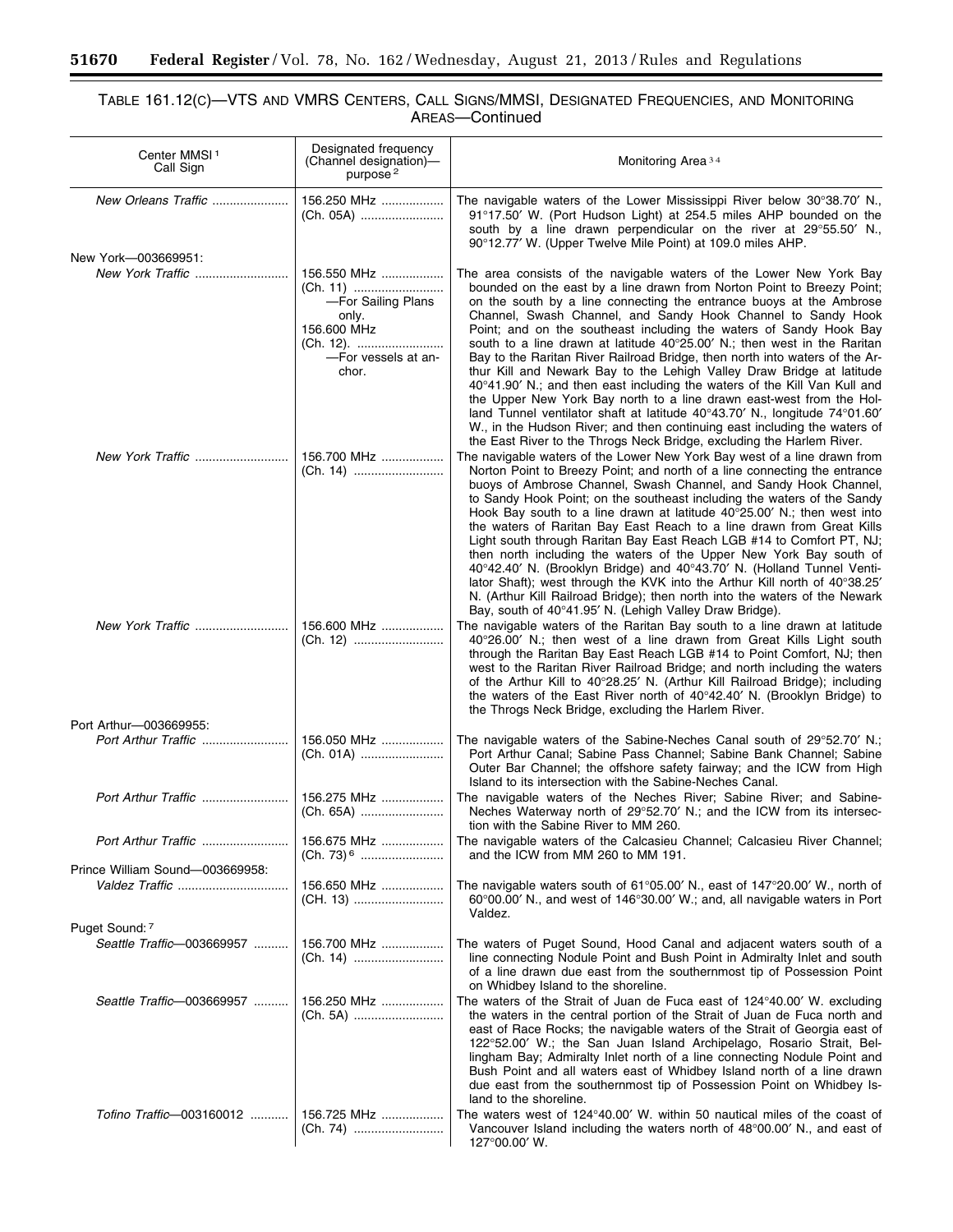# TABLE 161.12(C)—VTS AND VMRS CENTERS, CALL SIGNS/MMSI, DESIGNATED FREQUENCIES, AND MONITORING AREAS—Continued

| Center MMSI <sup>1</sup><br>Call Sign          | Designated frequency<br>(Channel designation)-<br>purpose <sup>2</sup> | Monitoring Area <sup>34</sup>                                                                                                                                                                                                                                                                                                                                                                                                                                                                                                                                                                                                                                                                                                          |
|------------------------------------------------|------------------------------------------------------------------------|----------------------------------------------------------------------------------------------------------------------------------------------------------------------------------------------------------------------------------------------------------------------------------------------------------------------------------------------------------------------------------------------------------------------------------------------------------------------------------------------------------------------------------------------------------------------------------------------------------------------------------------------------------------------------------------------------------------------------------------|
| Victoria Traffic-003160010                     | 156.550 MHz                                                            | The waters of the Strait of Georgia west of 122 $\degree$ 52.00' W., the navigable<br>waters of the central Strait of Juan de Fuca north and east of Race<br>Rocks, including the Gulf Island Archipelago, Boundary Pass and Haro<br>Strait.                                                                                                                                                                                                                                                                                                                                                                                                                                                                                           |
| San Francisco-003669956:                       |                                                                        |                                                                                                                                                                                                                                                                                                                                                                                                                                                                                                                                                                                                                                                                                                                                        |
| San Francisco Traffic<br>San Francisco Traffic | 156.700 MHz<br>(Ch. 14)<br>156.600 MHz<br>(Ch. 12)                     | The navigable waters of the San Francisco Offshore Precautionary Area,<br>the navigable waters shoreward of the San Francisco Offshore Pre-<br>cautionary Area east of 122 $\degree$ 42.00' W. and north of 37 $\degree$ 40.00' N. extend-<br>ing eastward through the Golden Gate, and the navigable waters of San<br>Francisco Bay and as far east as the port of Stockton on the San Joaquin<br>River, as far north as the port of Sacramento on the Sacramento River.<br>The navigable waters within a 38 nautical mile radius of Mount Tamalpais<br>$(37^{\circ}55.80'$ N., 122 $^{\circ}34.60'$ W.) west of 122 $^{\circ}42.00'$ W. and south of<br>37°40.00' N. and excluding the San Francisco Offshore Precautionary<br>Area. |
| St. Mary's River-003669953:                    |                                                                        |                                                                                                                                                                                                                                                                                                                                                                                                                                                                                                                                                                                                                                                                                                                                        |
|                                                | 156.600 MHz<br>(Ch. 12)                                                | The waters of the St. Mary's River and lower Whitefish Bay from 45°57.00'<br>N. (De Tour Reef Light) to the south, to 46°38.70' N. (Ile Parisienne<br>Light) to the north, except the waters of the St. Mary's Falls Canal and to<br>the east along a line from La Pointe to Sims Point, within Potagannissing<br>Bay and Worsley Bay.                                                                                                                                                                                                                                                                                                                                                                                                 |

**Notes:**  1 Maritime Mobile Service Identifier (MMSI) is a unique nine-digit number assigned that identifies ship stations, ship earth stations, coast stations, coast earth stations, and group calls for use by a digital selective calling (DSC) radio, an INMARSAT ship earth station or AIS. AIS requirements are set forth in §§ 161.21 and 164.46 of this subchapter. The requirements set forth in §§ 161.21 and 164.46 of this subchapter apply in those areas denoted with an MMSI number, except for Louisville and Los Angeles/Long Beach.<br><sup>2</sup> In the event of a communication failure, difficulties or other safety factors, the Center may direct or permit a user to monito

other designated monitoring frequency or the bridge-to-bridge navigational frequency, 156.650 MHz (Channel 13) or 156.375 MHz (Channel 67), to the extent that doing so provides a level of safety beyond that provided by other means. The bridge-to-bridge navigational frequency, 156.650 MHz (Ch. 13) is used in certain monitoring areas where the level of reporting does not warrant a designated frequency.<br>3 All geographic coordinates (latitude and longitude) are expressed in North American Datum of 1983 (NA

<sup>4</sup>Some monitoring areas extend beyond navigable waters. Although not required, users are strongly encouraged to maintain a listening watch<br>on the designated monitoring frequency in these areas. Otherwise, they are require

<sup>5</sup>In addition to the vessels denoted in Section 161.16 of this chapter, requirements set forth in subpart B of 33 CFR part 161 also apply to any<br>vessel transiting VMRS Buzzards Bay required to carry a bridge-to-bridge rad

<sup>6</sup> Until otherwise directed, full VTS services will not be available in the Calcasieu Channel, Calcasieu River Channel, and the ICW from MM 260 to MM 191. Vessels may contact Port Arthur Traffic on the designated VTS frequency to request advisories, but are not required to monitor<br>the VTS frequency in this sector.

<sup>7</sup>A Cooperative Vessel Traffic Service was established by the United States and Canada within adjoining waters. The appropriate Center administers the rules issued by both nations; however, enforces only its own set of rules within its jurisdiction. Note, the bridge-to-bridge navigational frequency, 156.650 MHz (Ch. 13), is not so designated in Canadian waters, therefore users are encouraged and permitted to make passing arrangements on the designated monitoring frequencies.

\* \* \* \* \*  $\blacksquare$  3. In § 161.19, revise paragraph (f) to read as follows:

### **§ 161.19 Sailing Plan (SP).**

\* \* \* \* \*

(f) Certain dangerous cargo on board or in its tow, as defined in § 160.204 of this subchapter.

■ 4. In § 161.55, revise paragraph (b) and paragraph (c) introductory text to read as follows:

## **§ 161.55 Vessel Traffic Service Puget Sound and the Cooperative Vessel Traffic Service for the Juan de Fuca Region.**

\* \* \* \* \*

(b) VTS Special Area: The Eastern San Juan Island Archipelago VTS Special Area consists of all waters of the eastern San Juan Island Archipelago including: Rosario Strait bounded to the south by latitude 48°26.40′ N. (the center of the

Precautionary Area ''RB'') extending from Lopez Island to Fidalgo Island, and to the north by latitude 48°40.57′ N. (the center of the Precautionary Area ''C'') extending from Orcas Island to Lummi Island; Guemes Channel; Bellingham Channel; Padilla Bay and southern Bellingham Bay (Samish Bay) south of latitude 48°38.42′N.

**Note:** The center of precautionary area ''RB'' is not marked by a buoy. All precautionary areas are depicted on National Oceanic and Atmospheric Administration (NOAA) nautical charts.

(c) Additional VTS Special Area Operating Requirements. The following additional requirements are applicable in the Eastern San Juan Island Archipelago VTS Special Area: \* \* \* \* \*

 $\blacksquare$  5. Add § 161.70 to read as follows:

#### **§ 161.70 Vessel Traffic Service Port Arthur.**

(a) The VTS area consists of the navigable waters of the United States to the limits of the territorial seas bound by the following points: 30°10.00′ N., 92°37.00′ W.; then south to 29°10.00′ N., 92°37.00′ W.; then west to 29°10.00′ N., 93°52.25′ W.; then northwest to 29°33.70′ N., 94°21.25′ W.; then north to 30°10.00′ N., 94°21.25′ W.; then east along the 30°10′ N. latitude to the origination point.

**Note:** Although mandatory participation in VTS Port Arthur is limited to the area within the navigable waters of the United States, prospective users are encouraged to report at the safe water marks in order to facilitate vessel traffic management in the VTS Area and to receive advisories or navigational assistance.

(b) *Precautionary areas.*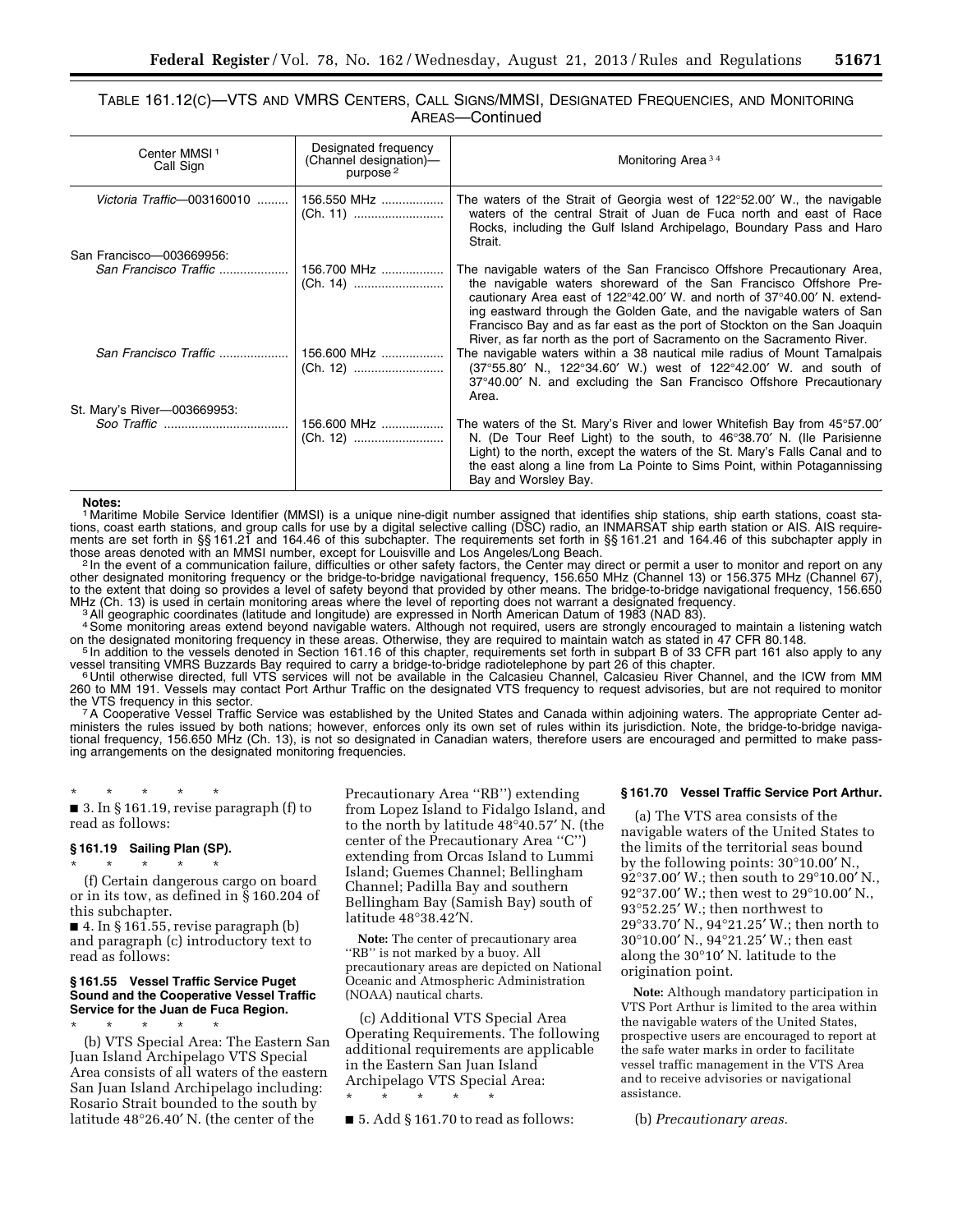| Precautionary area name |     | Center point<br>latitude                                                                                                                                                           | Center point<br>longitude                                                                                                 |
|-------------------------|-----|------------------------------------------------------------------------------------------------------------------------------------------------------------------------------------|---------------------------------------------------------------------------------------------------------------------------|
|                         |     | 2000 yds   $30^{\circ}00.80'$ N.<br>2000 yds   $30^{\circ}00.00'$ N.<br>2000 yds   $30^{\circ}03.25'$ N.<br>2000 yds   $29^{\circ}58.10'$ N.<br>2000 yds   29 $^{\circ}$ 49.40' N. | $93^{\circ}57.60'$ W.<br>$93^{\circ}46.20'$ W.<br>$93^{\circ}43.20'$ W.<br>$93^{\circ}51.25'$ W.<br>$94^{\circ}57.55'$ W. |
|                         | N/A | Humble Island Precautionary Area.                                                                                                                                                  | All waters of the Sabine-Neches<br>Waterway between the Texaco Is-<br>land Precautionary Area and the                     |

# TABLE 161.70(B)—VTS PORT ARTHUR PRECAUTIONARY AREAS

1 Precautionary Area encompasses a circular area of the radius denoted around the center point with the exception of the Sabine-Neches Waterway.

# (c) *Reporting points (Inbound).*

# TABLE 161.70(C)—INBOUND

| Designator | Geographic name                            | Geographic description    | Latitude/<br>longitude                         | <b>Notes</b>        |
|------------|--------------------------------------------|---------------------------|------------------------------------------------|---------------------|
|            | 1    Sabine Bank Channel "SB" Buoy         |                           | 29°25.00′N.<br>$93^{\circ}40.00'$ W.           | Sailing Plan Report |
|            | 2    Sabine Pass Buoys "29/30"             | Sabine Pass Buoys "29/30" | $29^{\circ}35.90'$ N.<br>$93^{\circ}48.20'$ W. |                     |
|            | 3    Port Arthur Canal Light "43"          |                           | $29^{\circ}46.50'$ N.<br>$93^{\circ}56.47'$ W. |                     |
|            | 4    North Forty GIWW Mile 279             |                           | 29°56.40′N.<br>$93^{\circ}52.10'$ W.           |                     |
|            | 5    FINA Highline Neches River Light "19" |                           | $29^{\circ}59.10'$ N.<br>93°54.30' W.          |                     |
|            | 6    Ready Reserve Fleet Highline          | Channel at Cove Mid-Point | $30^{\circ}00.80'$ N.<br>$93^{\circ}59.90'$ W. |                     |
|            |                                            |                           | $30^{\circ}02.20'$ N.<br>$93^{\circ}44.30'$ W. |                     |

(d) *Reporting points (Outbound).* 

# TABLE 161.70(D)—OUTBOUND

| Designator | Geographic name                                            | Geographic description    | Latitude/<br>longitude                                                  | <b>Notes</b>        |
|------------|------------------------------------------------------------|---------------------------|-------------------------------------------------------------------------|---------------------|
| $1$        |                                                            |                           | $30^{\circ}00.00'$ N.                                                   |                     |
|            | Ready Reserve Fleet Highline                               | Channel at Cove Mid-Point | $93^{\circ}46.25'$ W.<br>$30^{\circ}00.80'$ N.<br>$93^{\circ}59.90'$ W. |                     |
|            | 3    FINA Highline Neches River Light "19"                 |                           | $29^{\circ}59.09'$ N.<br>$93^{\circ}54.30'$ W.                          |                     |
|            |                                                            |                           | 29°52.70′ N.<br>$93^{\circ}55.55'$ W.                                   | <b>Sector Shift</b> |
|            | 5    Port Arthur Canal Light "43"                          |                           | $29^{\circ}46.50'$ N.                                                   |                     |
|            | 6  Sabine Pass Buoys "29/30"                               | Sabine Pass Buoys "29/30" | $93^{\circ}56.47'$ W.<br>29°35.90' N.                                   |                     |
|            | 7    Sabine Bank Channel "SB" Buoy    Sabine Bank Sea Buoy |                           | 93°48.20' W.<br>29°25.00′N.<br>$93^{\circ}40.00'$ W.                    | <b>Final Report</b> |

(e) *Reporting points (Eastbound).*